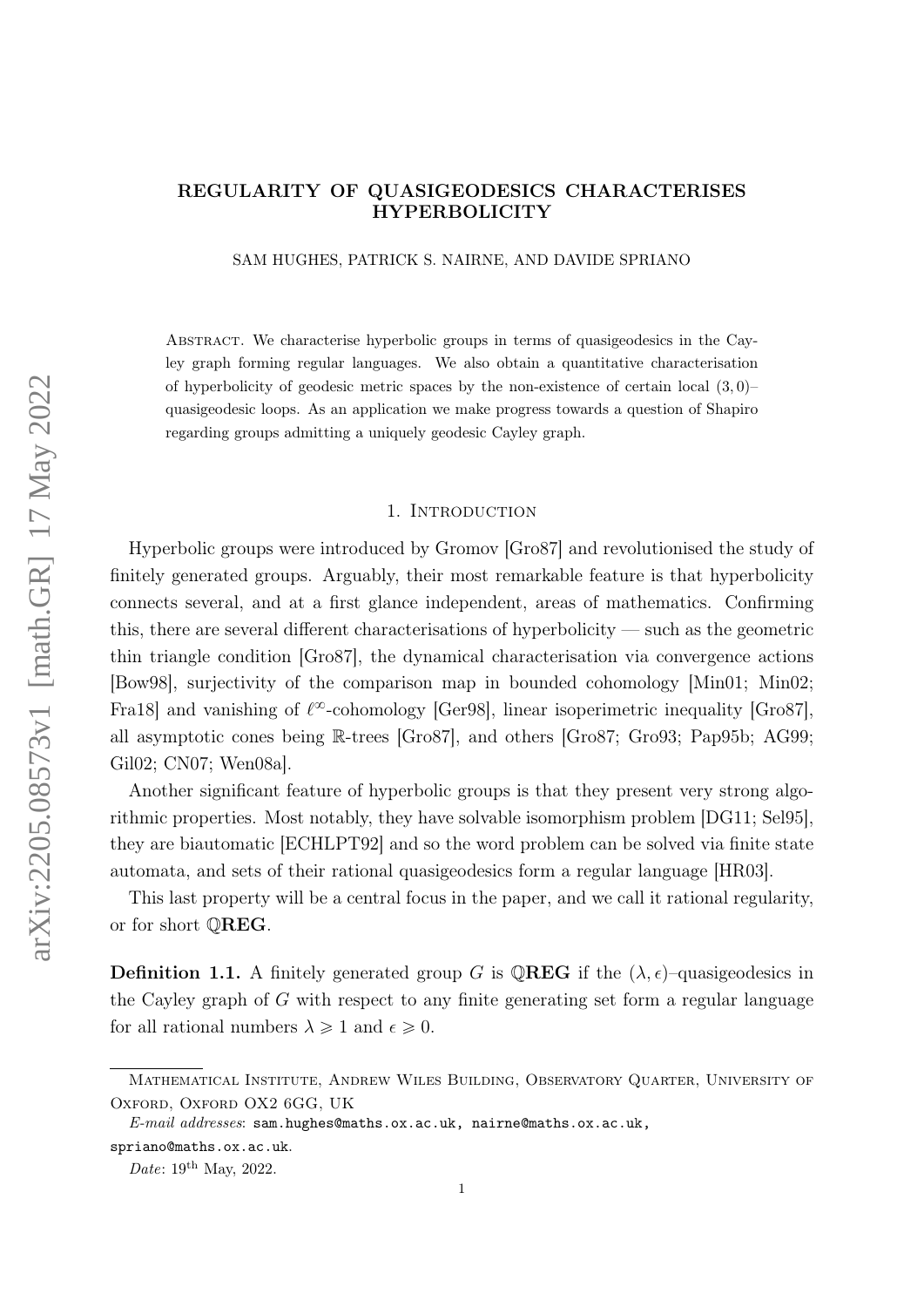As mentioned, in [\[HR03\]](#page-11-5) Holt and Rees prove that every word hyperbolic group is QREG. It is natural to ask if this provides a characterization of hyperbolic groups, as was conjectured in [\[CRSZ20,](#page-10-9) Problem 1]. The main result of the paper is the following.

## <span id="page-1-0"></span>**Theorem 1.2.** A finitely generated group is hyperbolic if and only if it is  $\mathbb{Q} \text{REG}$ .

We remark that it is necessary to not consider only geodesics. In [\[Can84\]](#page-10-10), Cannon proved that for any finite generating set the geodesics in a hyperbolic group form a regular language. However, this does not characterise hyperbolicity: Neumann and Shapiro [\[NS95,](#page-11-6) Propositions 4.1, 4.4] prove that for any finite generating set the geodesics in an abelian group form a regular language.

The key ingredient in the proof of Theorem [1.2](#page-1-0) is a strong quantitative characterisation of hyperbolicity. It is known that a geodesic metric space is hyperbolic if and only if local quasigeodesics are global quasigeodesics [\[Gro87,](#page-10-0) Proposition 7.2.E]. More precisely, the contrapositive can be stated as follows: a space is non-hyperbolic if and only if there exists a pair of constants  $(\lambda, \epsilon)$ , a sequence  $L_n \to \infty$  and a sequence of  $L_n$ -locally  $(\lambda, \epsilon)$ quasigeodesic paths which are not global  $(\lambda', \epsilon')$ -quasigeodesics for any uniform choice of constants  $(\lambda', \epsilon')$ . Hence, a priori, to check for non-hyperbolicity one would want to consider all choices of  $(\lambda, \epsilon)$  and all choices of locally  $(\lambda, \epsilon)$ -quasigeodesic paths. We strengthen the above result, by proving that one needs only consider L-locally  $(3, 0)$ quasigeodesic loops whose length is comparable to L.

<span id="page-1-1"></span>**Theorem 1.3.** A geodesic metric space  $X$  is not hyperbolic if and only if there exists a sequence  $L_n \to \infty$  and a sequence of  $L_n$ -locally  $(3, 0)$ -quasigeodesic loops  $\gamma_n$  that satisfy  $\ell(\gamma_n) \leqslant KL_n$ , where K is some constant that does not depend on n.

Although striking, the presence of a sharp gap in the behaviour of local-quasigeodesics is not surprising. For instance, it is known that the Dehn function of a finitely presented group has a gap. A deep theorem of S. Wenger [\[Wen08b\]](#page-11-7), extending results of [\[Gro87;](#page-10-0) [Ol](#page-11-8) [91;](#page-11-8) [Bow95;](#page-9-1) [Pap95a\]](#page-11-9), shows that if the isoperimetric function satisfies  $D(x) \leq \frac{1-\epsilon}{4\pi}x^2$ , then it is in fact linear.

Our strategy in proving Theorem [1.3](#page-1-1) relies on the study of asymptotic cones of metric spaces. If X is non-hyperbolic, then there is a cone that is not a tree [\[Gro93,](#page-10-4) 2.A], and it contains a simple loop. By using a series of approximations, we exploit this loop to produce a family of loops of controlled length that are locally  $(3, 0)$ –quasigeodesic. To prove Theorem [1.2,](#page-1-0) we use such a sequence of loops to essentially contradict a version of the pumping lemma, yielding that if a group is not hyperbolic the languages of quasigeodesics cannot be all regular.

A question of Shapiro. A natural class of graphs to consider is the one of geodetic graphs. A graph is called geodetic if for any pair of vertices there is exactly one geodesic connecting them. In [\[Sha97\]](#page-11-10), M. Shapiro asked when a group admits a (locally finite)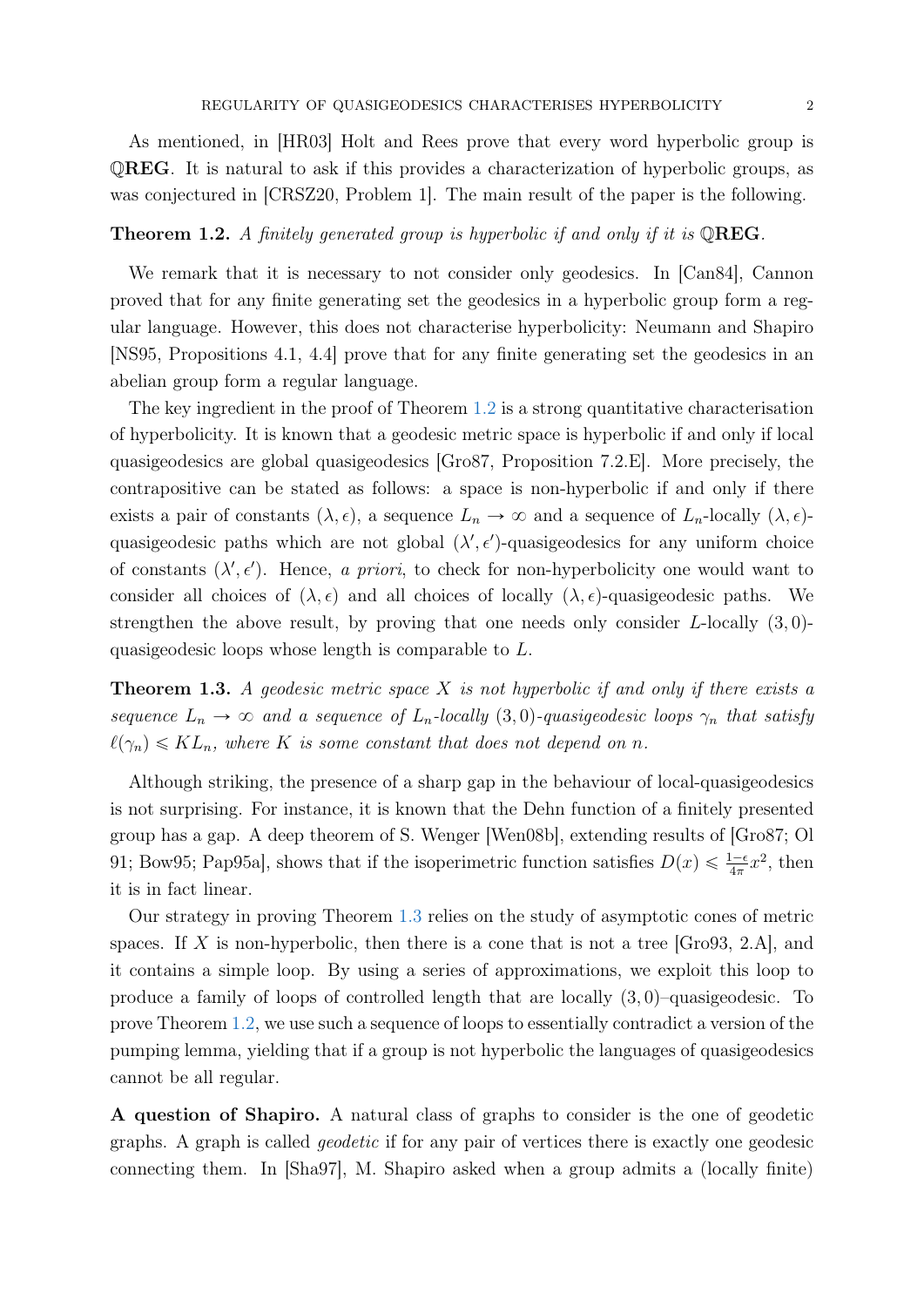geodetic Cayley graph. He conjectures that such a group needs to be plain, that is, a free product where the factors are either free or finite. Surprisingly, the question is still open, although there are some algorithmic characterizations of plain groups [\[EP20\]](#page-10-11). More precisely, in [\[Pap93\]](#page-11-11) Papasoglu proved that a geodetic hyperbolic group is virtually free. It is still open whether all geodetic groups are hyperbolic, and whether all geodetic, virtually free groups are plain.

We provide an answer to the first implication under an additional, language theoretic, assumption.

<span id="page-2-1"></span>Theorem 1.4. Let G be a finitely generated group with a generating set S such that  $\Gamma(G, S)$  is geodetic. If there exists  $\lambda > 3$  such that the language of  $(\lambda, 0)$ –quasigeodesics is regular, then G is hyperbolic and hence virtually free.

Structure of the paper. In Section [2](#page-2-0) we give the necessary background on Cayley graphs, hyperbolic metric spaces, quasigeodesics, languages, automata, and asymptotic cones. In Section [3](#page-4-0) we prove our main technical propositions and deduce the theorems from the introduction.

Acknowledgements. The first author was supported by the European Research Council (ERC) under the European Union's Horizon 2020 research and innovation programme (Grant agreement No. 850930). The second author would like to thank their supervisor Cornelia Drutu for useful discussions on these topics. We are also grateful to Panos Papasoglu for a number of helpful conversations, and to Murray Elder and Adam Piggott for helpful conversations regarding Shapiro's question.

### 2. Background

<span id="page-2-0"></span>2.1. Cayley graphs, hyperbolicity, and quasigeodesics. Throughout this paper, let G be a finitely generated group with generating set S. We denote by  $\Gamma(G, S)$  the Cayley graph of G with respect to S, that is, the graph with vertices G and edges  $\{g, gs\}$  where  $q \in G$  and  $s \in S$ . We denote by |q| the word-length of q with respect to S; equivalently, this is equal to  $d_{\Gamma(G,S)}(e, g)$ .

Let  $\delta \geq 1$ . A metric space X is  $\delta$ -hyperbolic if every geodesic triangle in X is  $\delta$ -thin. Here a geodesic triangle is  $\delta$ -thin if every edge is contained in the  $\delta$ -neighbourhood of the two other edges. We say a finitely generated group  $G$  is *hyperbolic* if the Cayley graph  $\Gamma(G, S)$  is a δ-hyperbolic metric space for some finite generating set S.

Let  $\lambda \geq 1$  and  $\epsilon \geq 0$ . Given metric spaces X and Y a  $(\lambda, \epsilon)$ -quasi-isometric embedding  $f: X \to Y$  is a  $(\lambda, \epsilon)$ -coarsely Lipschitz function. If f is additionally  $\epsilon$ -coarsely surjective, then we say f is a  $(\lambda, \epsilon)$ -quasi-isometry. If there exists a quasi-isometry  $X \to Y$ , then we say  $X$  and  $Y$  are quasi-isometric.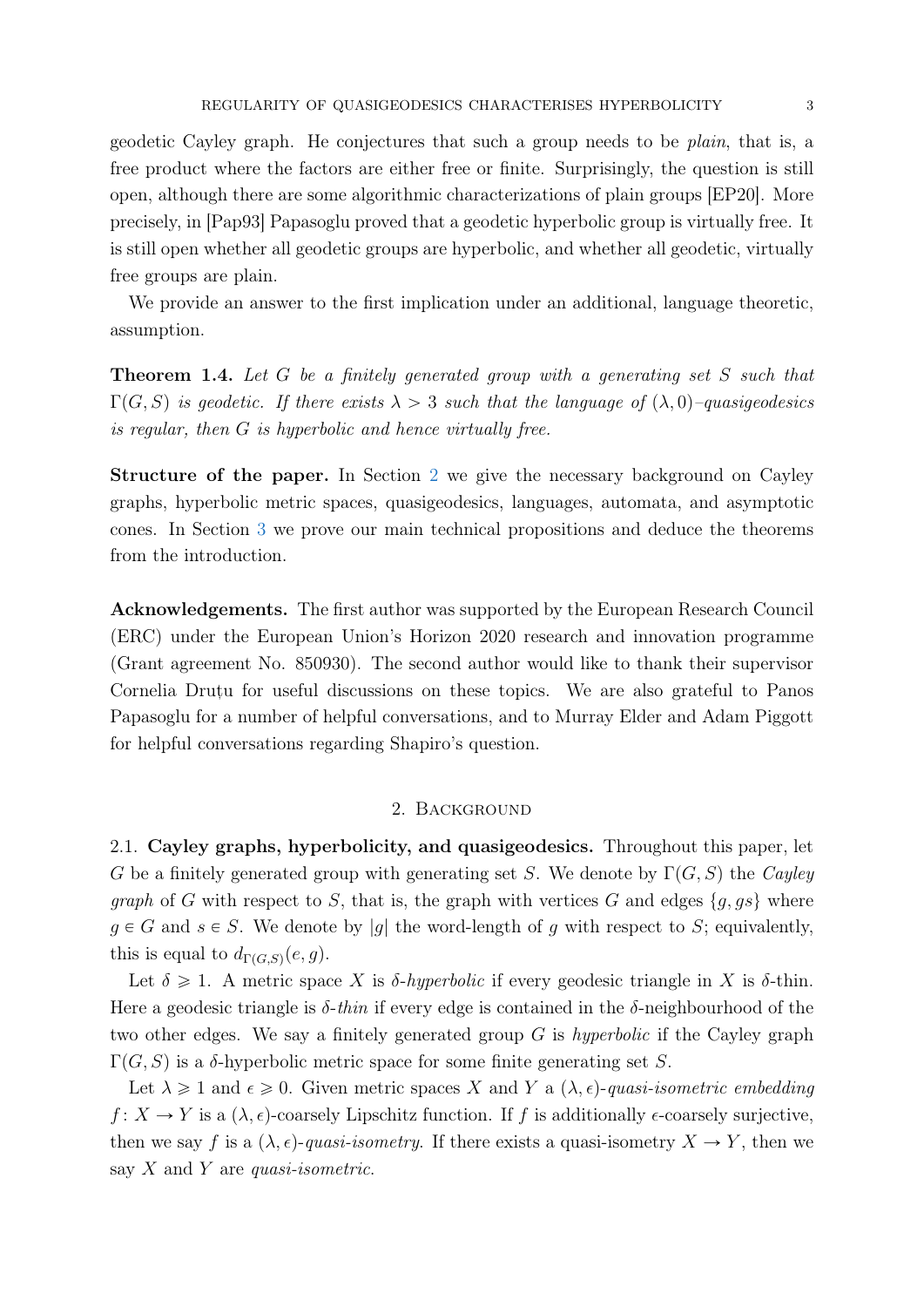A  $(\lambda, \epsilon)$ -quasigeodesic of length  $a > 0$  in X is a path  $c : [0, a] \rightarrow X$  such that for any two points  $x, y$  in c we have

$$
d_c(x, y) \leq \lambda d_X(x, y) + \epsilon,
$$

where  $d_c$  is the usual metric on  $[0, a]$  and  $d_X$  is the metric on X. We say  $c: [0, a] \to X$ is an L-locally  $(\lambda, \epsilon)$ -quasigeodesic or an  $(L, \lambda, \epsilon)$ -local-quasigeodesic if c restricted to each subset of [0, a] of length L is a  $(\lambda, \epsilon)$ –quasigeodesic. We say c is a  $(L, \lambda, \epsilon)$ -quasigeodesic loop if, in addition,  $c(0) = c(a)$ .

2.2. Regular languages and automata. The following definitions are standard and may be found in [\[ECHLPT92,](#page-10-8) Chapter 1]. Given a finite set A, let  $A^*$  be the free monoid generated by  $A$ , i.e. the set of finite words that can be written with letters in  $A$ . A language over the alphabet A is a subset  $L \subseteq A^*$ . A finite state automaton (FSA) M over the alphabet A consists a finite oriented graph  $\Gamma(\mathcal{M})$ , together with an edge label function  $\ell : E(\Gamma(\mathcal{M})) \to A$ , a chosen vertex  $q_I \in V(\Gamma(\mathcal{M}))$  called the *initial state* and subset  $Q_F \subset V(\Gamma(\mathcal{M}))$  of final states. The vertices of  $\Gamma(\mathcal{M})$  are often referred to as states.

Let M be an FSA over an alphabet A. We say a string  $w \in L$  is accepted by A if and only if there is an oriented path  $\gamma$  in  $\Gamma(\mathcal{M})$  starting from  $q_I$  and ending in a vertex  $q \in Q_F$ such that  $\gamma$  is labelled by w. A language L is regular if and only if there exists an FSA M such that L coincides with the strings of  $A^*$  accepted by M.

Let G be a group generated by a finite set A. An element  $w \in A^*$  labels a path in  $\Gamma(G, A)$  which starts at  $1_G$ . We say w is a geodesic/ $(\lambda, \epsilon)$ –quasigeodesic/ $(L, \lambda, \epsilon)$ -localquasigeodesic word if it labels a path in  $\Gamma(G, A)$  with the corresponding property. We say that the set  $L^{(\lambda,\epsilon)}$  of  $(\lambda,\epsilon)$ –quasigeodesic words w over A form the  $(\lambda,\epsilon)$ –quasigeodesic language of G over A.

2.3. Asymptotic cones. In this section we will give the necessary background on asymptotic cones. The idea first appeared in the proof of Gromov's Polynomial Growth Theorem [\[Gro81\]](#page-10-12), however, it was first formalised by Wilkie and van den Dries [\[WD84\]](#page-11-12).

An *ultrafilter*  $\omega$  on N is a set of nonempty subsets of N which is closed under finite intersection, upwards-closed, and if given any subset  $X \subseteq \mathbb{N}$ , contains either X or  $\mathbb{N}\backslash X$ . We say  $\omega$  is non-principal if  $\omega$  contains no finite sets. We may equivalently view  $\omega$  as a finitely additive measure on the class  $2^{\mathbb{N}}$  of subsets of  $\mathbb N$  such that each subset has measure equal to 0 or 1, and all finite sets have measure 0. If some statement  $P(n)$  holds for all  $n \in X$  where  $X \in \omega$ , then we say that  $P(n)$  holds  $\omega$ -almost surely.

Let  $\omega$  be a non-principal ultrafilter on N and let X be a metric space. If  $(x_n)_{n\in\mathbb{N}}$  is a sequence of points in X, then a point x satisfying for every  $\epsilon > 0$  that  $\{n \mid d(x_n, x) \leq \epsilon\}$  $\omega$ , is called an  $\omega$ -limit of  $x_n$  and denoted by  $\lim_{\omega} x_n$ . Given a bounded sequence  $x_n \in X$ , there always exists a unique ultralimit  $\lim_{\omega} x_n$ .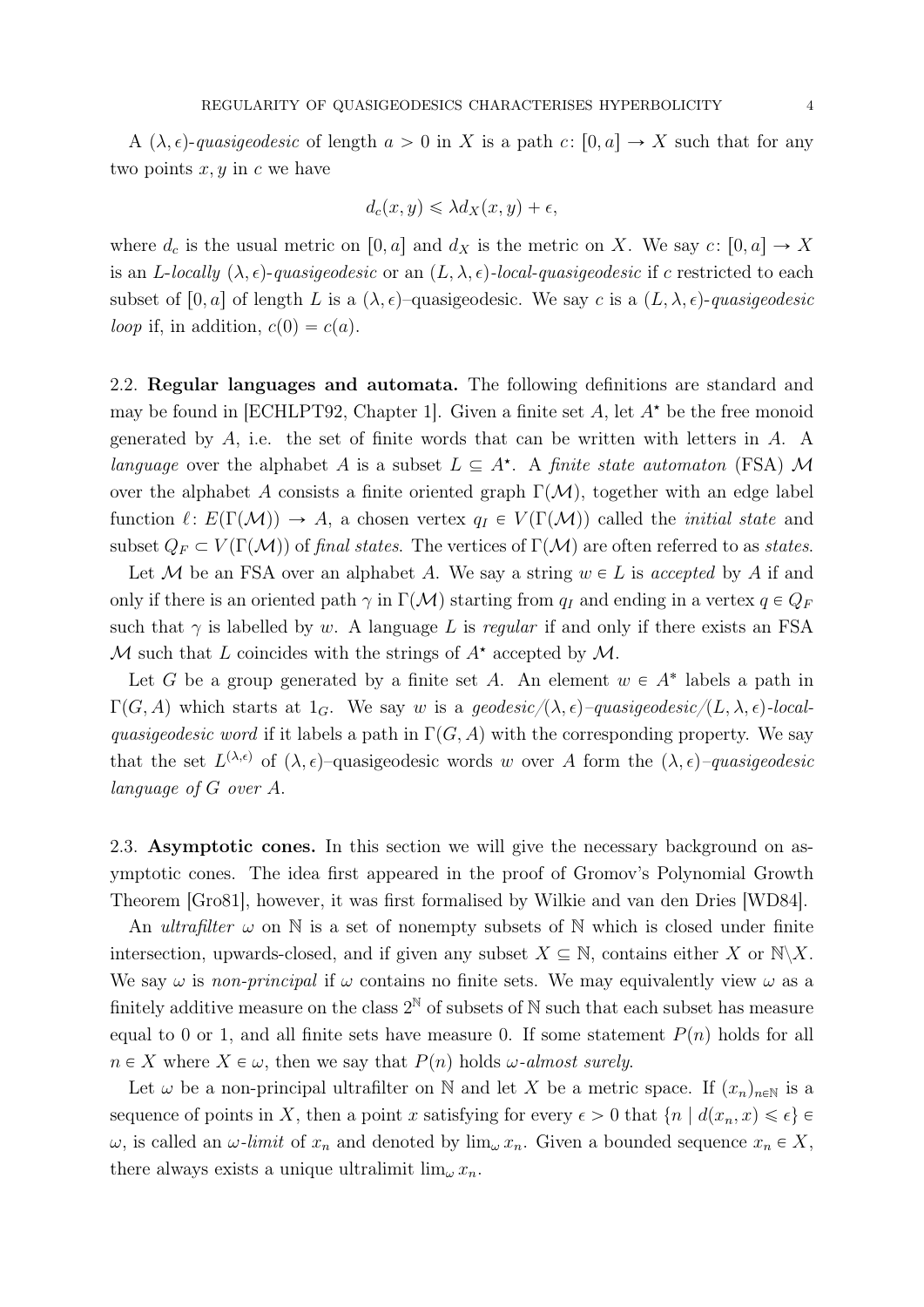Let  $\omega$  be a non-principal ultrafilter on N. Let  $(X_n, d_n)_{n\in\mathbb{N}}$  be a sequence of metric spaces with specified base-points  $p_n \in X_n$ . Say a sequence  $(y_n)_{n\in\mathbb{N}}$  is admissible if the sequence  $(d_{X_n}(p_n, y_n))_{n \in \mathbb{N}}$  is bounded. Given admissible sequences  $x = (x_n)$  and  $y = (y_n)$ , the sequence  $(d_{X_n}(x_n, y_n))$  is bounded and we define  $\hat{d}_{\infty}(x, y) := \lim_{\omega} d_n(x_n, y_n)$ . Denote the set of admissible sequences by  $\mathcal{X}$ . For  $x, y \in \mathcal{X}$  define an equivalence relation by  $x \sim y$  if  $d_{\infty}(x, y) = 0$ . The *ultralimit* of  $(X_n, p_n)$  with respect to  $\omega$  is the metric space  $(X_{\infty}, d_{\infty}),$  where  $X_{\infty} = \mathcal{X}/\sim$  and for  $[x], [y] \in X_{\infty}$  we set  $d_{\infty}([x], [y]) = \hat{d}_{\infty}(x, y)$ . Given an admissible sequence of elements  $x_n \in X_n$  we define their ultralimit in  $X_\infty$  to be  $\lim_{\omega} x_n := [(x_n)]$ . Given a sequence of subsets  $A_n \subset X_n$  we can define their ultralimit in  $X_{\infty}$  to be the set  $\lim_{\omega}(A_n) := \{ [(x_n)] \mid x_n \in A_n \}$ , where we only consider admissible sequences  $(x_n)$ .

Let  $\omega$  be a non-principal ultrafilter on N and let  $(\mu_n)$  be a diverging, non-decreasing sequence. Let  $(X, d)$  be a metric space and consider the sequence of metric spaces  $X_n = \left(X, \frac{1}{\mu_n}d\right)$  for  $n \in \mathbb{N}$  with basepoints  $(p_n)$ . The  $\omega$ -ultralimit of the sequence  $(X_n, p_n)$  is called the *asymptotic cone* of X with respect to  $\omega$ ,  $(\mu_n)$ , and  $(p_n)$  and denoted  $Cone_{\omega}(X,(\mu_n),(p_n))$ . If the sequence of basepoints is constant, then we denote the asymptotic cone by  $\text{Cone}_{\omega}(X,(\mu_n))$ . In the case of a finitely generated group, we assume that the basepoint is always the identity.

The following is  $[DS05, Proposition 3.29(c)]$  $[DS05, Proposition 3.29(c)]$  which we will use in the proof of Theorem [1.2.](#page-1-0)

<span id="page-4-3"></span>**Proposition 2.1.** Consider a non-principal ultrafilter  $\omega$  on N and a sequence of metric spaces  $(X_n, d_n)$  with basepoints  $p_n \in X_n$ . Suppose there exists a simple geodesic triangle in  $(X_{\infty}, d_{\infty})$ . Then there exists a (possibly different) simple geodesic triangle  $\Delta$ , a constant  $k \geq 2$ , and a sequence of simple geodesic k-gons  $P_n$  in  $X_n$  such that  $\lim_{\omega}(P_n) = \Delta$ .

## 3. Proofs of the results

<span id="page-4-0"></span>**Definition 3.1.** Let  $X$  be a metric space and consider the following condition:

<span id="page-4-2"></span>There exists an increasing sequence of positive numbers  $L_n \to \infty$  and

<span id="page-4-1"></span> $(\star)$ a pair of constants  $K, \lambda \geq 1$  such that for every n there exists an  $L_n$ locally  $(\lambda, 0)$ –quasigeodesic loop  $\gamma_n$  in X with  $\ell(\gamma_n) \leqslant KL_n$ .

At times, it is convenient to specify the values of the constants  $K, \lambda$ . In that case we say that a space satisfies ( $\star$ ) with constants  $(K, \lambda)$ . We say that a group satisfies ( $\star$ ) if there exists a finite generating set S such that the Cayley graph  $\Gamma(G, S)$  satisfies (\*).

<span id="page-4-4"></span>**Proposition 3.2.** Suppose G is a finitely generated group that satisfies  $(\star)$  with constants K,  $\lambda$ . Then, for all  $\lambda' > (2K - 1)\lambda$ , the set of  $(\lambda', 0)$ -quasigeodesics in G do not form a regular language. In particular,  $G$  is not  $\mathbb{Q} \mathbf{REG}$ .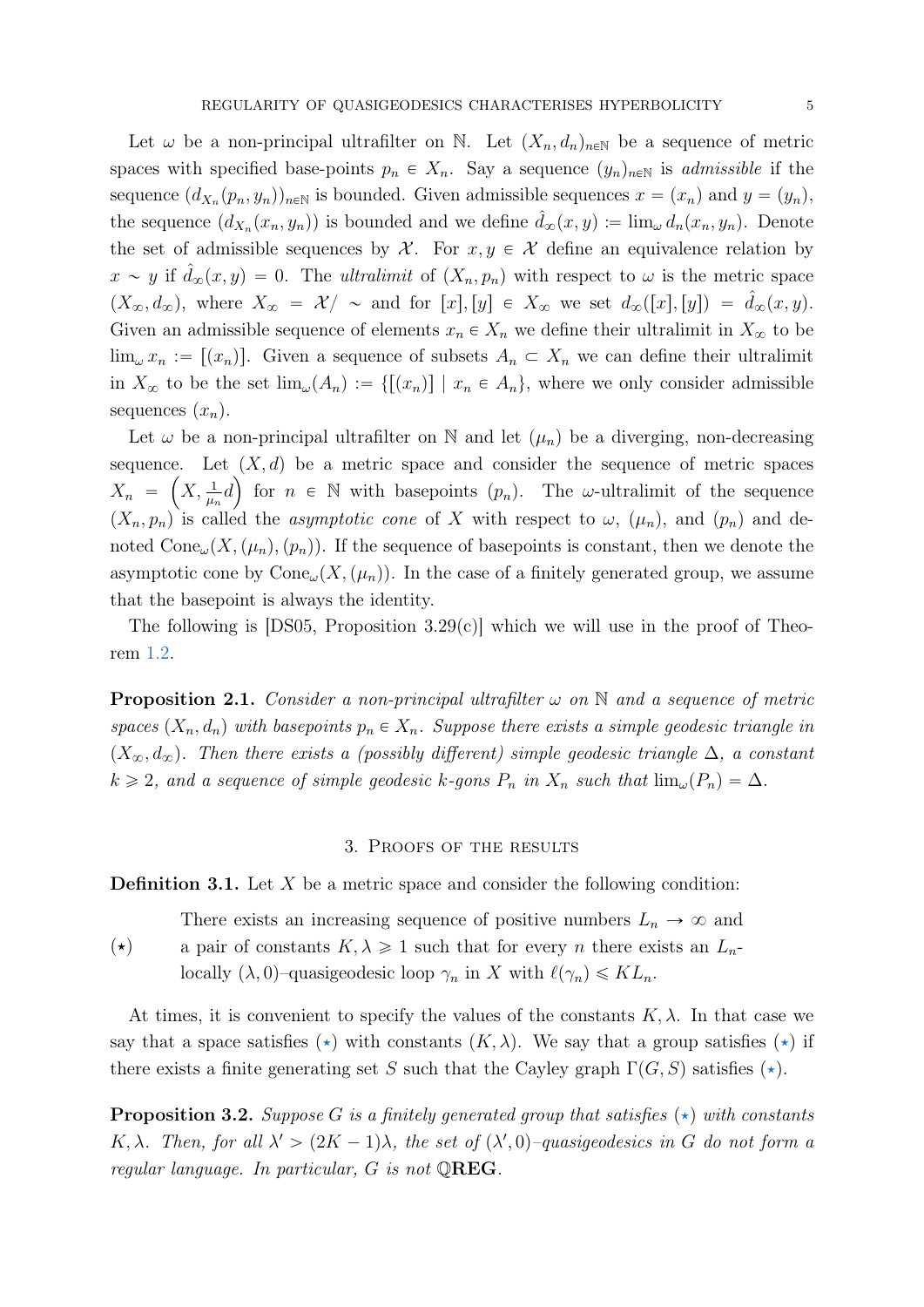Proof. To prove the proposition we will show that any automata accepting the language of  $(\lambda', 0)$ -quasigeodesics must have infinitely many distinct states. In particular, the language is not accepted by an FSA and so is not regular.

Fix a generating set such that the Cayley graph satisfies ( $\star$ ) with constants  $K, \lambda$ . Let  $\lambda' > (2K - 1)\lambda$ . Let  $\kappa$  be the positive constant

(1) 
$$
\kappa := \frac{1}{\lambda} - \frac{2K - 1}{\lambda'}.
$$

Let  $m \in \mathbb{N}$  and let n be such that

<span id="page-5-7"></span>(2) Let 
$$
m \in \mathbb{N}
$$
 and let *n* be such that  

$$
L_n > \frac{1}{\kappa} \left( 2KL_m + 1 + \frac{1}{\lambda} \right).
$$

Parametrise the loops  $\gamma_m$  and  $\gamma_n$  by arclength. Evidently, we can assume that  $\gamma_m(0)$  =  $\gamma_n(0) = e$ . We fix the following notation:

- Let  $t_m$  and  $t_n$  be the maximal natural numbers such that  $\gamma_m|_{[0,t_m]}$  and  $\gamma_n|_{[0,t_n]}$  are  $(\lambda, 0)$ –quasigeodesics;
- let  $T_n$  be the minimal natural number such that  $\gamma_n|_{[0,T_n]}$  is not a  $(\lambda',0)$ -quasigeodesic;
- let  $g_m := \gamma_m(t_m)$  and  $g_n := \gamma_n(t_n);$
- let  $h_n := \gamma_n(t_n)^{-1} \gamma_n(T_n)$ . So  $\gamma_n(T_n) = g_n h_n$ .

We want to show that the  $(\lambda', 0)$ -quasigeodesics  $\gamma_m|_{[0,t_m]}$  and  $\gamma_n|_{[0,t_n]}$  are in different states at time  $t_m$  and  $t_n$  respectively. This will follow from the fact that  $\gamma_n|_{[0,t_n]}$  concatenated with the path  $\gamma_n|_{[t_n,T_n]}$  is not a  $(\lambda',0)$ -quasigeodesic, but  $\gamma_m|_{[0,t_m]}$  concatenated with the same path is a  $(\lambda', 0)$ -quasigeodesic. The former statement follows from the definition of  $T_n$ . Looking for a contradiction, suppose that the latter statement is false. That is,

$$
\lambda'|g_m h_n| < t_m + T_n - t_n
$$

<span id="page-5-4"></span>The following six inequalities are easily verified

- <span id="page-5-6"></span><span id="page-5-5"></span>(4)  $L_m \leq t_m \leq KL_m;$
- <span id="page-5-2"></span>(5)  $L_n \leq t_n;$
- (6)  $T_n \leqslant KL_n \leqslant Kt_n;$

<span id="page-5-3"></span>(7) 
$$
\frac{t_m}{\lambda} \leqslant |g_m| \leqslant \frac{t_m+1}{\lambda} + 1;
$$

<span id="page-5-0"></span>(8) 
$$
\frac{t_n}{\lambda} \leq |g_n| \leq \frac{t_n + 1}{\lambda} + 1;
$$

<span id="page-5-1"></span>(9) 
$$
\frac{T_n-1}{\lambda'}-1 \leq |\gamma_n(T_n)| \leq \frac{T_n}{\lambda'}.
$$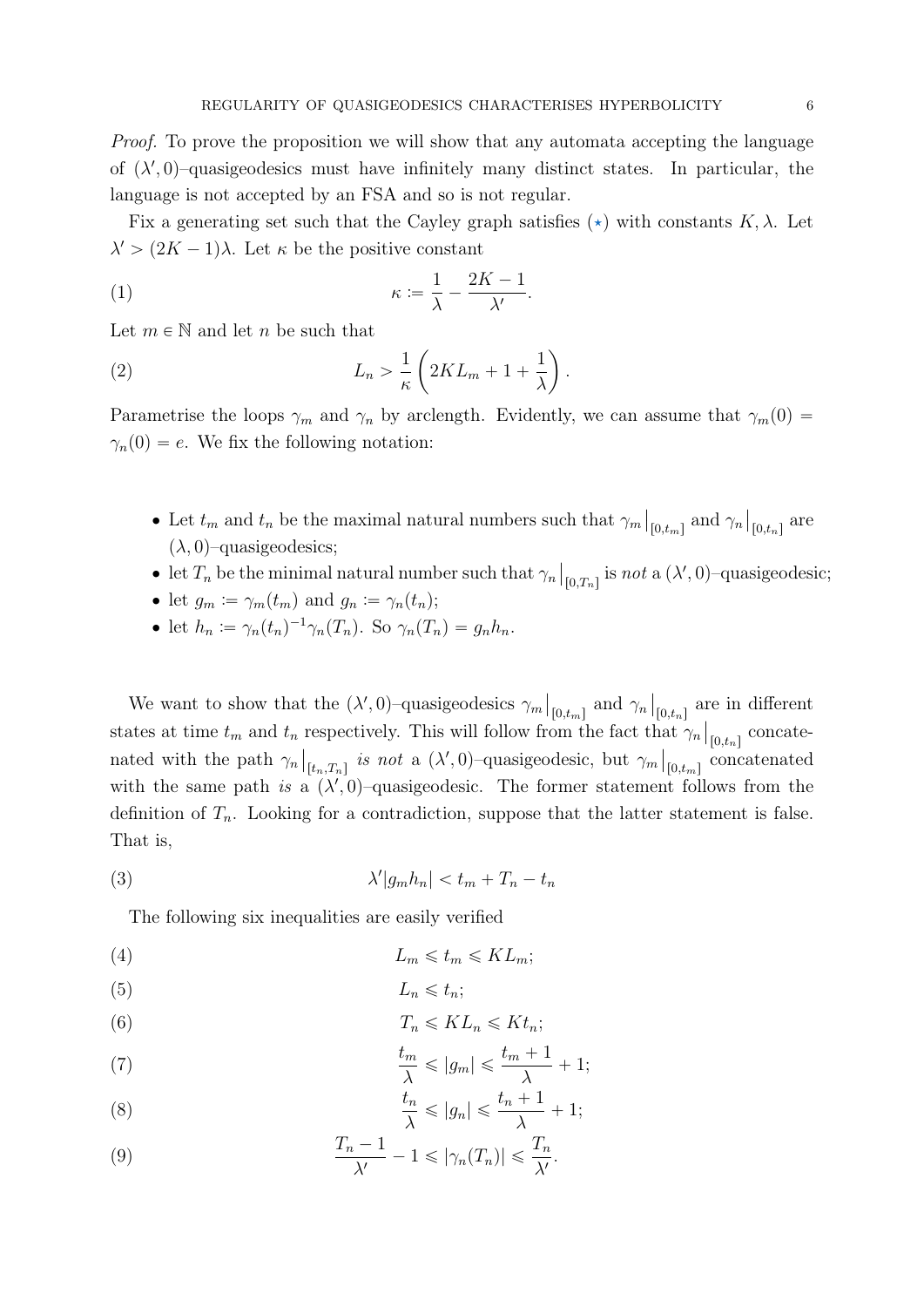We have  $|h_n| \geqslant |g_n| - |\gamma_n(T_n)|$ , so by [\(8\)](#page-5-0) and [\(9\)](#page-5-1) we see that  $|h_n| \geqslant \frac{t_n}{\lambda} - \frac{T_n}{\lambda'}$  $\frac{T_n}{\lambda'}$ . It then follows from [\(6\)](#page-5-2) that ˆ ˙

(10) 
$$
|h_n| \geqslant \left(\frac{1}{\lambda} - \frac{K}{\lambda'}\right) t_n.
$$

<span id="page-6-0"></span>Now,  $|g_m h_n| \geq |h_n| - |g_m|$ , so by [\(10\)](#page-6-0) and [\(7\)](#page-5-3) we obtain  $\left( -\frac{1}{2} \right)$  and  $\left( \frac{1}{2} \right)$ 

(11) 
$$
|g_m h_n| \geq \left(\frac{1}{\lambda} - \frac{K}{\lambda'}\right) t_n - \frac{t_m + 1}{\lambda} - 1.
$$

Combining our assumption  $(3)$  with  $(6)$  we obtain

(12) 
$$
\lambda' |g_m h_n| \leq t_m + (K-1)t_n.
$$

Next, combining [\(11\)](#page-6-1) and [\(12\)](#page-6-2) yields ˆ

<span id="page-6-2"></span><span id="page-6-1"></span>
$$
\frac{t_m + (K-1)t_n}{\lambda'} \ge \left(\frac{1}{\lambda} - \frac{K}{\lambda'}\right)t_n - \frac{t_m + 1}{\lambda} - 1.
$$

This rearranges to

$$
1 + \frac{1}{\lambda} \ge \left(\frac{1}{\lambda} - \frac{(2K - 1)}{\lambda'}\right) t_n - \left(\frac{1}{\lambda} + \frac{1}{\lambda'}\right) t_m;
$$
  

$$
\ge \kappa t_n - 2t_m,
$$

where  $\kappa$  is defined in [\(1\)](#page-4-2). Now,

$$
t_n \leqslant \frac{1}{\kappa} \left( 2t_m + 1 + \frac{1}{\lambda} \right),
$$

and so by  $(4)$  and  $(5)$  we have

$$
L_n \leq \frac{1}{\kappa} \left( 2KL_m + 1 + \frac{1}{\lambda} \right)
$$

which contradicts [\(2\)](#page-5-7). Hence, the concatenation of  $\gamma_m|_{[0,t_m]}$  and  $\gamma_n|_{[t_n,T_n]}$  is a  $(\lambda',0)$ 

quasigeodesic. In particular  $\gamma_m(t_m)$  and  $\gamma_n(t_n)$  are in different states as  $(\lambda', 0)$ -quasigeodesics. Let  $\xi : \mathbb{N} \to \mathbb{N}$  be the function ˆ ˙\*

$$
\xi(m) = \min \left\{ n \in \mathbb{N} : L_n > \frac{1}{\kappa} \left( 2KL_m + 1 + \frac{1}{\lambda} \right) \right\}.
$$

Let  $(n_i)_{i\in\mathbb{N}}$  be the integer sequence defined inductively by  $n_1 = 1, n_{i+1} = \xi(n_i)$ . By the above, we know that for every  $i \in \mathbb{N}$  and for every  $j \leq i$ ,  $\gamma_{n_i}(t_{n_i})$  is in a different state to  $\gamma_{n_j}(t_{n_j})$  as a  $(\lambda', 0)$ -quasigeodesic. It follows that there are infinitely many different  $(\lambda', 0)$ -states. Hence, the  $(\lambda', 0)$ -quasigeodesics in G cannot form a regular language.  $\square$ 

# <span id="page-6-3"></span>**Proposition 3.3.** If a metric space X satisfies  $(\star)$ , then X is not hyperbolic.

*Proof.* If X is hyperbolic then it satisfies the local-to-global property for quasigeodesics: for every choice of  $\lambda, \epsilon$  there exist constants  $L = L(\lambda, \epsilon), \lambda' = \lambda'(\lambda, \epsilon)$  and  $\epsilon' = \epsilon'(\lambda, \epsilon)$ such that every L-locally  $(\lambda, \epsilon)$ –quasigeodesic is a global  $(\lambda', \epsilon')$ –quasigeodesic.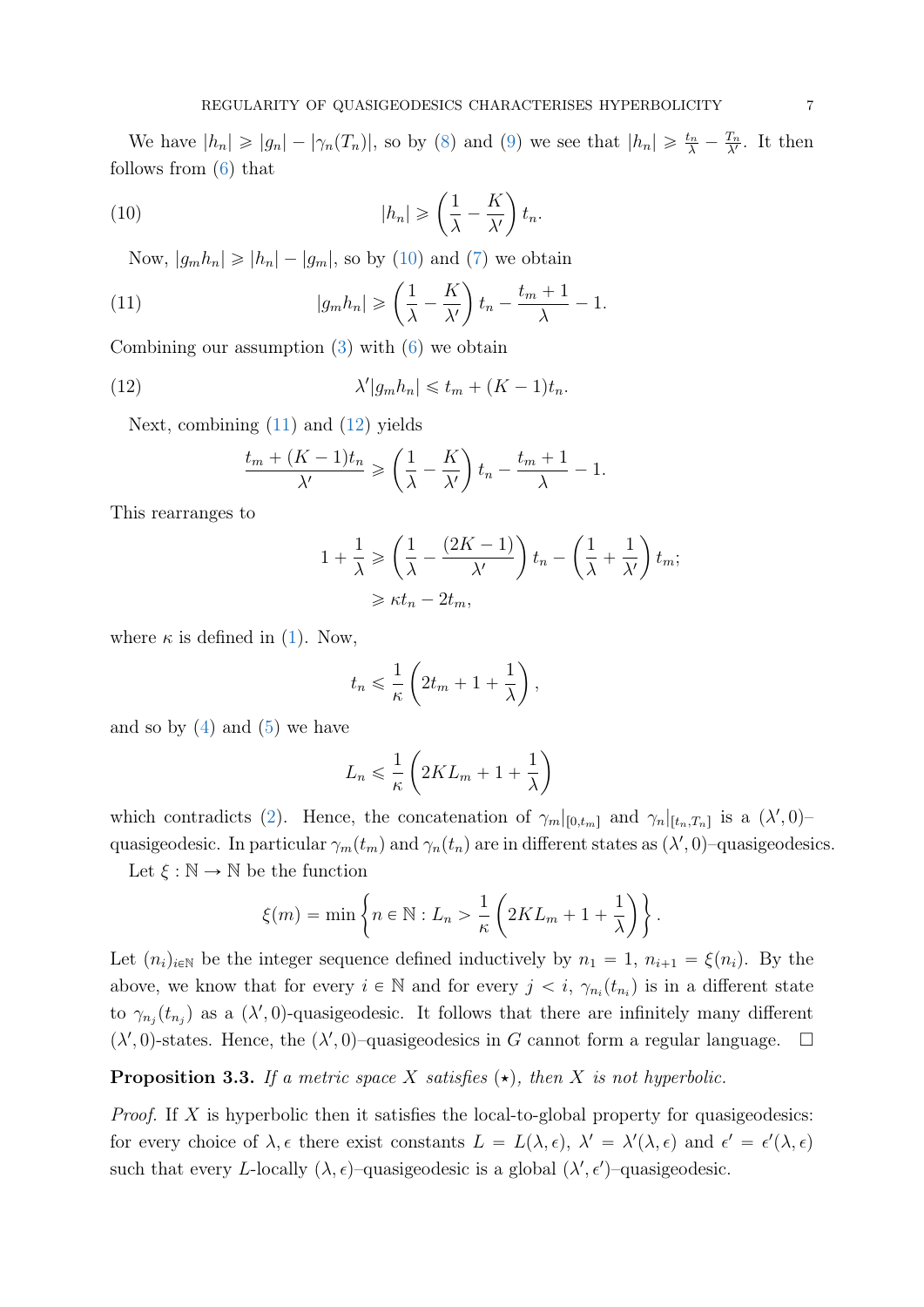Suppose X satisfies the local-to-global property for quasigeodesics and X satisfies  $(\star)$ with constants  $(K, \lambda)$ . Let  $L = L(\lambda, 0)$  be the constant given by the local-to-global property. Choose  $n \in \mathbb{N}$  such that  $L_n \geq L$ . Then  $\gamma_n$  is an *L*-locally  $(\lambda, 0)$ –quasigeodesic. However,  $\gamma_n$  is a loop and so cannot be a  $(\lambda', \epsilon')$ -quasigeodesic for any choice of  $\lambda', \epsilon'$ .  $\Box$ 

<span id="page-7-2"></span>**Theorem 3.4.** If X is a non-hyperbolic geodesic metric space, then X satisfies  $(\star)$  with  $constants (3, 0).$ 

*Proof.* Since X is not hyperbolic, there exists an ultrafilter  $\omega$  and a non-decreasing scaling sequence  $\mu_n$  such that  $Cone_{\omega}(X,(\mu_n))$  is not a real tree. In particular, there exists a simple geodesic triangle  $\Delta \subseteq \text{Cone}_{\omega}(X,(\mu_n))$ . Using Proposition [2.1,](#page-4-3) up to replacing  $\Delta$  with another simple geodesic triangle, we obtain that  $\Delta = \lim_{\omega}(P_n)$ , where  $P_n$  is a geodesic k-gon in X for some k. Let  $z_n^1, \ldots z_n^k$  be the vertices of  $P_n$ , where the labels are taken respecting the cyclic order on  $P_n$ . From now on, we always consider the indices mod k. Denote by  $e_n^i$  the geodesic segment connecting  $z_n^i, z_n^{i+1}$ , that is the appropriate restriction of  $P_n$ .

Consider the points  $z_{\omega}^i = (z_n^i) \in \Delta$ , and let  $e_{\omega}^i = \lim_{\omega} (e_i)$ . It is a standard argument to show that  $e^i_\omega$  are geodesic segments whose endpoints are  $z^i_\omega$ , see for instance [\[DK18,](#page-10-14) Lemma 10.48, Exercise 10.71]. Since  $\lim_{\omega}(P_n) = \Delta$ , we have  $e_{\omega}^i \subseteq \Delta$ , and in particular that the vertices of the triangle  $\Delta$  belong to  $\{z_{\omega}^1, \ldots, z_{\omega}^k\}$ . Since there are only k edges, for any  $\rho > 1$ ,  $\omega$ -almost surely we have

<span id="page-7-0"></span>(13) 
$$
\ell(e_n^i) \leq \rho \mu_n \ell(e_\omega^i).
$$

In particular,  $\omega$ –almost surely we have  $\ell(P_n) \leq \rho\mu_n\ell(\Delta)$ , that is to say that the length of the polygons  $P_n$  is bounded above by a linear function of  $\mu_n$ . Our goal is to find  $\kappa \geq 1, c > 0$  and modify the polygons  $P_n$  to obtain paths that are  $(c\mu_n)$ –locally  $(\kappa, 0)$ – quasigeodesics, and whose lengths are comparable to those of the  $P_n$ .

To this end, we restrict our attention to only some edges of  $P_n$ . We say that an index  $1 \leq i \leq k$  is active if  $e^i_\omega \neq \{z^i_\omega\}$ . Let  $i_1 \leq \cdots \leq i_d$  be the active indices. From now on, we will only consider edges with active indices, and thus we rename  $e_{\omega}^{i_j}$  as  $a_{\omega}^{j}$  and  $e_{n}^{i_j}$  as  $a_n^j$ . Thus,  $a_\omega^1, \ldots, a_\omega^d$  is a subdivision of the triangle  $\Delta$  into a geodesic d-gon. Since  $\Delta$  is simple and its edges are compact, we have that there exists a  $\delta > 0$  such that for all edges  $a_{\omega}^{i}$  and points  $x \in a_{\omega}^{i}$  we have

<span id="page-7-1"></span>
$$
\max\{d(x, a_{\omega}^{i-1}), d(x, a_{\omega}^{i+1})\} \ge \delta.
$$

For any active edge  $a_n^i$  and  $x \in a_n^i$ ,  $\omega$ -almost surely we have

(14) 
$$
\max\{d(x, a_n^{i-1}), d(x, a_n^{i+1})\} \ge \delta \rho^{-1} \mu_n.
$$

The intuitive idea is now as follows. For infinitely many  $n$  we have a collection of geodesic segments  $(a_n)$  whose length keeps increasing [\(13\)](#page-7-0) and such that we have some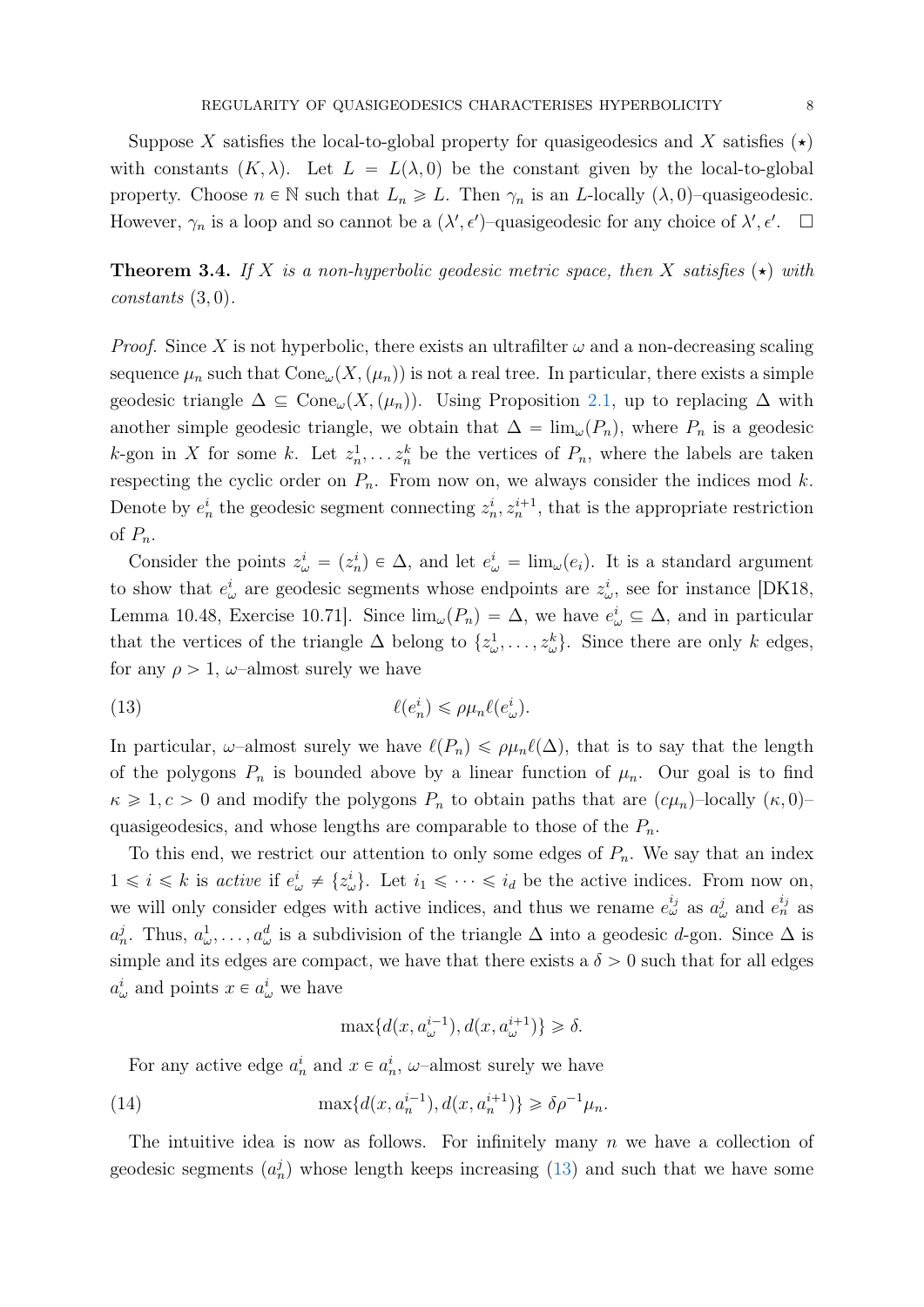control on the distance between them  $(14)$ . Using this, we can connect the segments to obtain loops of controlled length which are locally quasigeodesics.

More formally, fix n such that both  $(13)$ ,  $(14)$  are satisfied and orient the  $a_n^j$  with the orientation of  $P_n$  that agrees with the numbering. Let  $L_n = \frac{1}{2}$  $\frac{1}{2}\delta\rho^{-1}\mu_n$ . From now on, we will drop the subscript n and denote, for instance  $L_n = L$ . Let  $q^1$  be the first point of  $a^1$ such that  $d(q^1, a^2) \leq L$ . By the continuity of the distance function and the choice of  $q^1$ we see that  $d(q^1, a^2) = L$ .

Let  $p^2$  be a point in  $a^2$  such that  $d(q^1, p^2) = L$ . Therefore, we see that  $d(p^2, a^3) \geq$  $\delta \rho^{-1} \mu_n > L$ . Let  $q^2$  be the first point in  $a^2$  after  $p^2$  such that  $d(q^2, a^3) \leq L$ . Again, we have  $d(q^2, a^3) = L$ , and let  $p^3 \in a^3$  be a point such that  $d(q^2, p^3) = L$ . We iterate this procedure until we obtain a point  $q^d \in a^d$  and a point  $p^1 \in a^1$  such that  $d(q^d, p^1) = L$ .

We claim that  $d(p^j, q^j) \geq L$ . Indeed, since  $d(p^j, a^{j-1}) \leq L$ , [\(14\)](#page-7-1) implies  $d(p^j, a^{j+1}) \geq$  $\delta \rho^{-1} \mu_n = 2L$ , and the result follows from the triangle inequality.

From now on, we denote by  $[p^j, q^j]$  the restriction of  $a^j$  between  $p^j, q^j$ , and we choose once and for all geodesic segments  $[q^j, p^{j+1}]$  connecting  $q^j, p^{j+1}$ . Let  $\gamma_n = \gamma$  be the concatenation

$$
\gamma = [p^1, q^1] * [q^1, p^2] * \cdots * [q^d, p^1],
$$

where we consider  $\gamma$  to be parameterized by arc length. We will show that  $\gamma$  is a  $(L; 3, 0)$ -local quasigeodesic.

Let x, y be two points of  $\gamma$  of parameterized distance less than L. We denote by  $d_{\gamma}(x, y)$ the parameter distance. We will prove that  $d_{\gamma}(x, y) \leq 3d(x, y)$ . If a and b are contained in the same segment of  $\gamma$ , then the inequality clearly holds. Thus, we can assume that x and y are on two consecutive segments of  $\gamma$  since the length of each segment of  $\gamma$  is at least L.

Firstly, consider the case  $x \in [p^j, q^j]$ ,  $y \in [q^j, p^{j+1}]$ . If  $x = q^j$ , then we would be in the previous case, so  $x \neq q^j$ . We claim  $d(x, y) > d(q^j, y)$ . If not, this would contradict the choice of  $q^j$  as the first point at distance L from  $a^{j+1}$ . Indeed,  $d(x, y) \leq d(q^j, y)$ , implies  $d(x, p^{j+1}) \leq d(q^j, p^{j+1})$ . Therefore,  $d(x, y) > d(q^j, y)$ . In particular:

$$
d_{\gamma}(x, y) = d(x, q^{j}) + d(q^{j}, y) \leq (d(x, y) + d(y, q^{j})) + d(q^{j}, y) \leq 3d(x, y).
$$

Consider now the case  $x \in [q^{j-1}, p^j]$  and  $y \in [p^j, q^j]$ . Since  $d(q^{j-1}, a^j) = d(q^{j-1}, p^j)$ , we have  $d(x, y) \geq d(x, p^j)$ . Hence

$$
d_{\gamma}(x, y) = d(x, p^{j}) + d(p^{j}, y) \le d(x, p^{j}) + (d(p^{j}, x) + d(x, y)) \le 3d(x, y).
$$

Thus,  $\gamma$  is a  $(L; 3, 0)$ -local quasigeodesic, where  $L = L_n = \frac{1}{2}$  $\frac{1}{2}\delta\rho^{-1}\mu_n$ . To conclude the proposition, we need to bound the length of  $\gamma$  linearly in terms of  $\mu_n$ . However, observe that  $d(q^j, p^{j+1}) = L$  for all j, and  $d(p^j, q^j) \leq \ell(a_n^j) \leq \rho \mu_n \ell(a_\infty^j)$ . Setting  $M = \max \ell(a_\infty^j)$ ,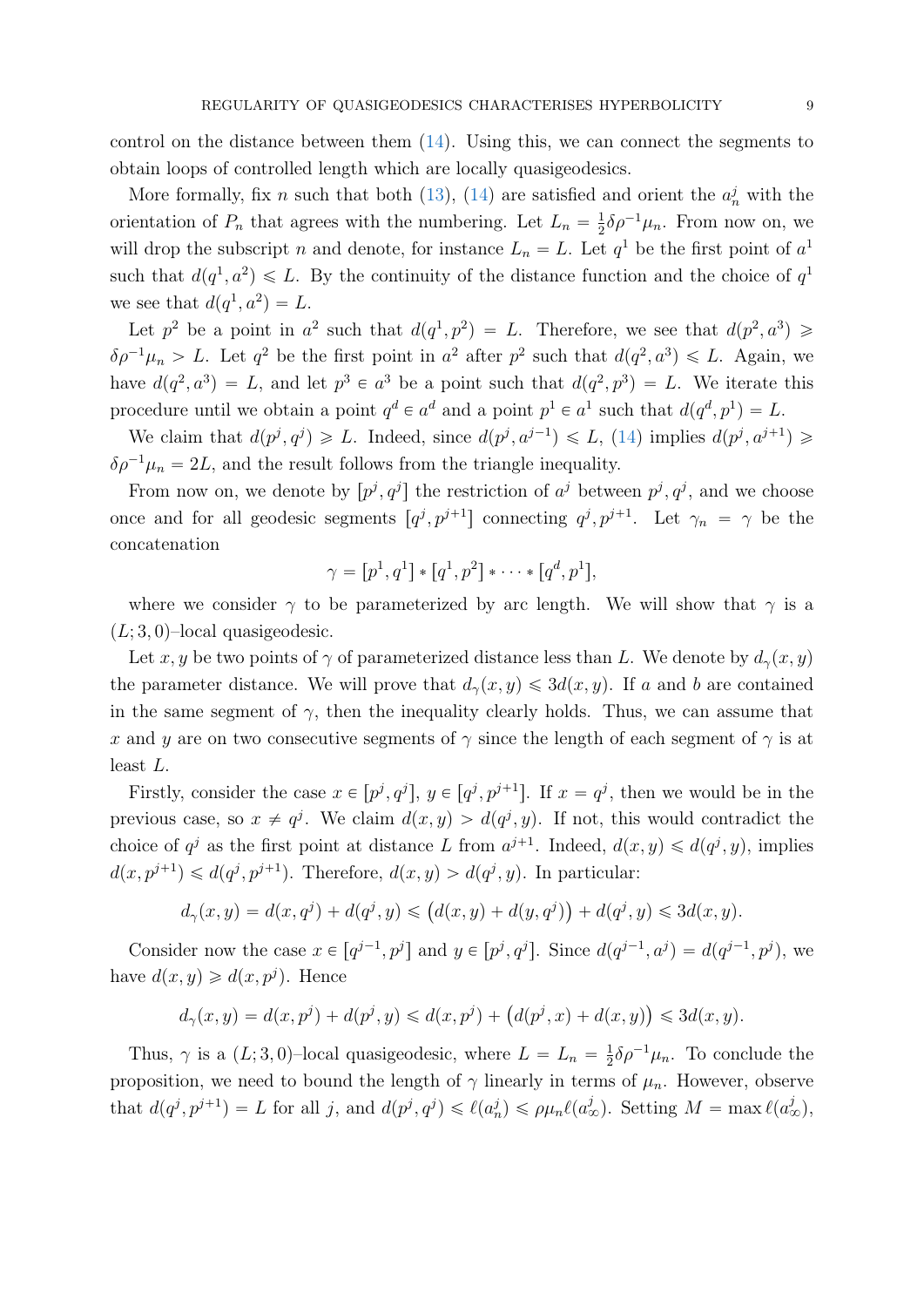we obtain

$$
\ell(\gamma) \leq d\left(\frac{1}{2}\delta\rho^{-1}\mu_n + \rho M\mu_n\right) = d\left(\frac{1}{2}\delta\rho^{-1} + \rho M\right)\mu_n.
$$

<span id="page-9-2"></span>Corollary 3.5. A a finitely generated group is not hyperbolic if and only if it satisfies  $(\star).$ 

The proof of the three theorems in the introduction follow easily from the previous results.

Proof of Theorem [1.3.](#page-1-1) One direction is given by Theorem [3.4](#page-7-2) and the other by Proposi-tion [3.3.](#page-6-3)

*Proof of Theorem [1.2.](#page-1-0)* One direction is the main result of  $[HR03]$ . For the other, let G be a finitely generated group in  $\mathbb{QREG}$ . Now, Proposition [3.2](#page-4-4) implies that G does not have the property  $(\star)$ . Proposition [3.3](#page-6-3) and Corollary [3.5](#page-9-2) show that for a finitely generated group H the property ( $\star$ ) is equivalent to H not being hyperbolic. In particular, G is hyperbolic.

*Proof of Theorem [1.4.](#page-2-1)* Let  $\Gamma$  be a graph. An *isometrically embedded circuit* (IEC) is a simplicial loop of length  $2n + 1$  such that the restriction of each subsegment of length at most n is a geodesic. We claim that if  $\Gamma$  is geodetic and not hyperbolic then there are IEC of arbitrarily large length. Indeed, by [\[Pap95b,](#page-11-2) Theorem 1.4], a Cayley graph is hyperbolic if and only if all geodesic bigons are uniformly thin, i.e. any two geodesics sharing endpoints have uniformly bounded Hausdoff distance.

Since Γ is geodetic, if the geodesic endpoints are vertices, the geodesics need to coincide. It is straightforward to check that if the endpoints are both in an edge one can reduce to a case where at least one endpoint is a vertex. So, the only case left is a bigon where one endpoint is a vertex and the other is the midpoint of an edge. By [\[EP20,](#page-10-11) Lemma 4], such a configuration produces an IEC. Since a bound on the Hausdorff distance of the geodesics would imply hyperbolicity, we get arbitrarily large IECs.

Observe that an IEC of length  $2n + 1$  is an n–local geodesic. By Proposition [3.2,](#page-4-4) we conclude that if a group is non-hyperbolic and geodetic, then for any  $\lambda > 3$  the set of  $(\lambda, 0)$ –quasigeodesics cannot form a regular language. Thus such a group must be hyperbolic and geodetic and so, by [\[Pap93,](#page-11-11) Section 4], virtually free.  $\Box$ 

#### **REFERENCES**

<span id="page-9-0"></span>[AG99] D. J. Allcock and S. M. Gersten. "A homological characterization of hyperbolic groups". English. In: *Invent. Math.* 135.3 (1999), p. 1. DOI: 10. 1007/ [s002220050299](https://doi.org/10.1007/s002220050299).

<span id="page-9-1"></span>[Bow95] B. H. Bowditch. "A short proof that a subquadratic isoperimetric inequality implies a linear one". In: *Michigan Math. J.* 42.1 (1995), pp. 103–107. DOI: [10.](https://doi.org/10.1307/mmj/1029005156) [1307/mmj/1029005156](https://doi.org/10.1307/mmj/1029005156).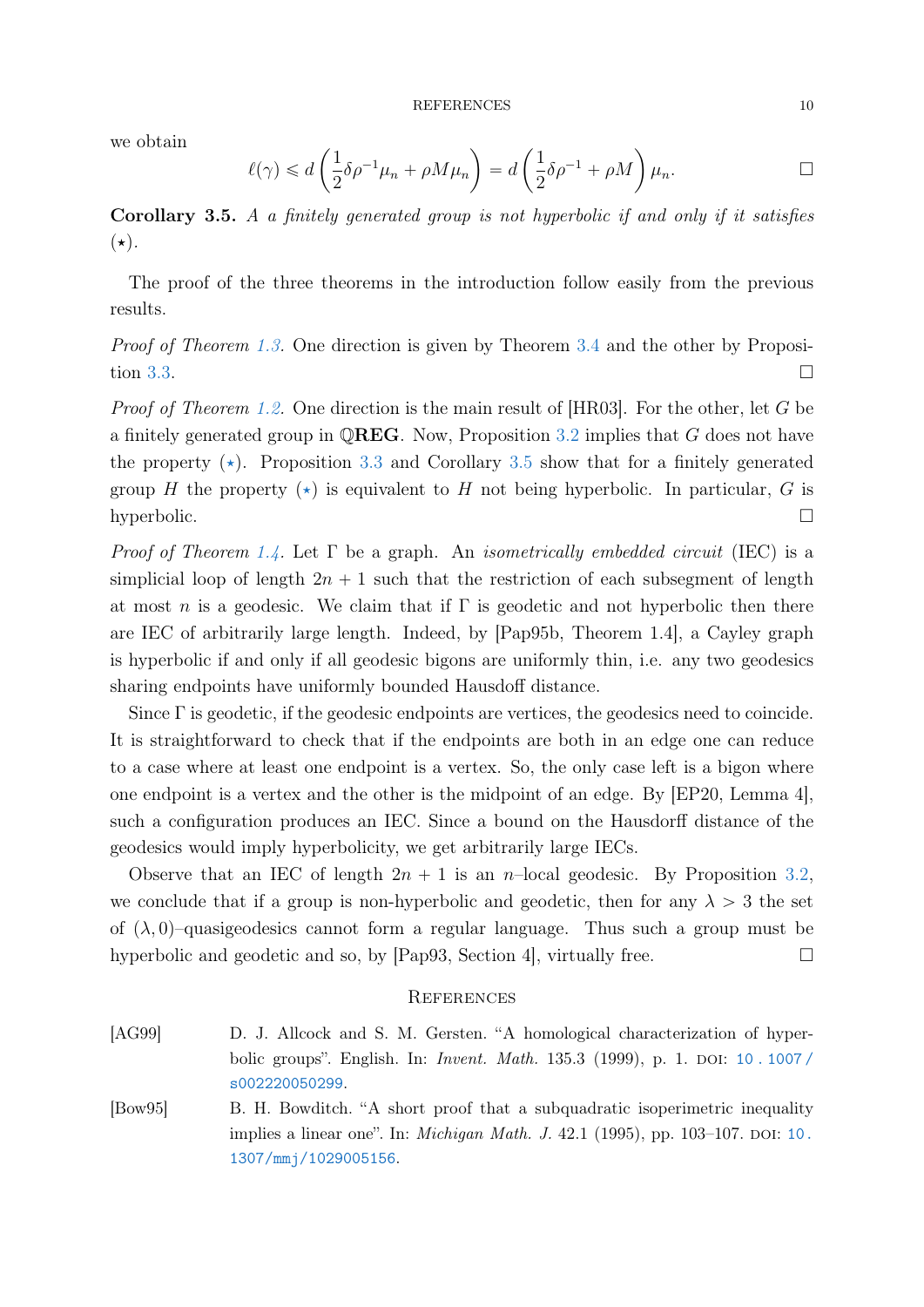<span id="page-10-14"></span><span id="page-10-13"></span><span id="page-10-12"></span><span id="page-10-11"></span><span id="page-10-10"></span><span id="page-10-9"></span><span id="page-10-8"></span><span id="page-10-7"></span><span id="page-10-6"></span><span id="page-10-5"></span><span id="page-10-4"></span><span id="page-10-3"></span><span id="page-10-2"></span><span id="page-10-1"></span><span id="page-10-0"></span>

| [bow98]    | Brian H. Bowditch. "A topological characterisation of hyperbolic groups". Eng-<br>lish. In: <i>J. Am. Math. Soc.</i> 11.3 (1998), pp. 643–667. DOI: 10.1090/S0894–                                                                                                                                                        |
|------------|---------------------------------------------------------------------------------------------------------------------------------------------------------------------------------------------------------------------------------------------------------------------------------------------------------------------------|
|            | $0347 - 98 - 00264 - 1.$                                                                                                                                                                                                                                                                                                  |
| [Can84]    | James W. Cannon. "The combinatorial structure of cocompact discrete hyper-<br>bolic groups". In: <i>Geom. Dedicata</i> 16.2 (1984), pp. 123–148. DOI: 10.1007/<br>BF00146825.                                                                                                                                             |
| [CN07]     | Indira Chatterji and Graham A. Niblo. "A characterization of hyperbolic spaces".<br>In: Groups Geom. Dyn. 1.3 (2007), pp. 281-299. DOI: 10.4171/GGD/13.                                                                                                                                                                   |
| [CRSZ20]   | Matthew Cordes, Jacob Russell, Davide Spriano, and Abdul Zalloum. Regularity<br>of Morse geodesics and growth of stable subgroups. 2020. arXiv: 2008.06379<br>$[math.GR]$ .                                                                                                                                               |
| [DG11]     | François Dahmani and Vincent Guirardel. "The isomorphism problem for all<br>hyperbolic groups". In: <i>Geom. Funct. Anal.</i> 21.2 (2011), pp. 223–300. DOI: 10.<br>1007/s00039-011-0120-0.                                                                                                                               |
| [DK18]     | Cornelia Drutu and Michael Kapovich. <i>Geometric group theory</i> . Vol. 63. Ameri-<br>can Mathematical Society Colloquium Publications. With an appendix by Bog-<br>dan Nica. American Mathematical Society, Providence, RI, 2018, pp. $xx+819$ .                                                                       |
| [DS05]     | ISBN: 978-1-4704-1104-6. DOI: 10.1090/coll/063.<br>Cornelia Drutu and Mark Sapir. "Tree-graded spaces and asymptotic cones of<br>groups". In: <i>Topology</i> 44.5 (2005). With an appendix by Denis Osin and Mark<br>Sapir, pp. 959-1058. DOI: 10.1016/j.top.2005.03.003.                                                |
| [ECHLPT92] | David B. A. Epstein, James W. Cannon, Derek F. Holt, Silvio V. F. Levy,<br>Michael S. Paterson, and William P. Thurston. Word processing in groups. Jones<br>and Bartlett Publishers, Boston, MA, 1992, pp. $xii+330$ . ISBN: $0-86720-244-0$ .                                                                           |
| [EP20]     | Murray Elder and Adam Piggott. Rewriting systems, plain groups, and geodetic<br>graphs. 2020. arXiv: 2009.02885 [math.GR].                                                                                                                                                                                                |
| [Fra18]    | Federico Franceschini. "A characterization of relatively hyperbolic groups via<br>bounded cohomology". English. In: <i>Groups Geom. Dyn.</i> 12.3 (2018), pp. 919–<br>960. DOI: 10.4171/GGD/463.                                                                                                                          |
| [Ger98]    | S. M. Gersten. "Cohomological lower bounds for isoperimetric functions on groups".<br>English. In: Topology 37.5 (1998), pp. 1031-1072. DOI: 10.1016/S0040-9383(97)<br>$00070 - 0.$                                                                                                                                       |
| [Gil02]    | Robert H. Gilman. "On the definition of word hyperbolic groups". In: Math. Z.<br>242.3 (2002), pp. 529–541. DOI: 10.1007/s002090100356.                                                                                                                                                                                   |
| [Gro81]    | Mikhael Gromov. "Groups of polynomial growth and expanding maps". In: Inst.<br><i>Hautes Études Sci. Publ. Math.</i> 53 (1981), pp. 53–73.                                                                                                                                                                                |
| [Gro87]    | M. Gromov. <i>Hyperbolic groups</i> . English. Essays in group theory, Publ., Math.<br>Sci. Res. Inst. 8, 75-263 (1987). 1987.                                                                                                                                                                                            |
| [Gro93]    | Mikhael Gromov. Geometric group theory. Volume 2: Asymptotic invariants of<br>infinite groups. Proceedings of the symposium held at the Sussex University,<br><i>Brighton, July 14-19, 1991.</i> English. Vol. 182. Lond. Math. Soc. Lect. Note Ser.<br>Cambridge: Cambridge University Press, 1993. ISBN: 0-521-44680-5. |